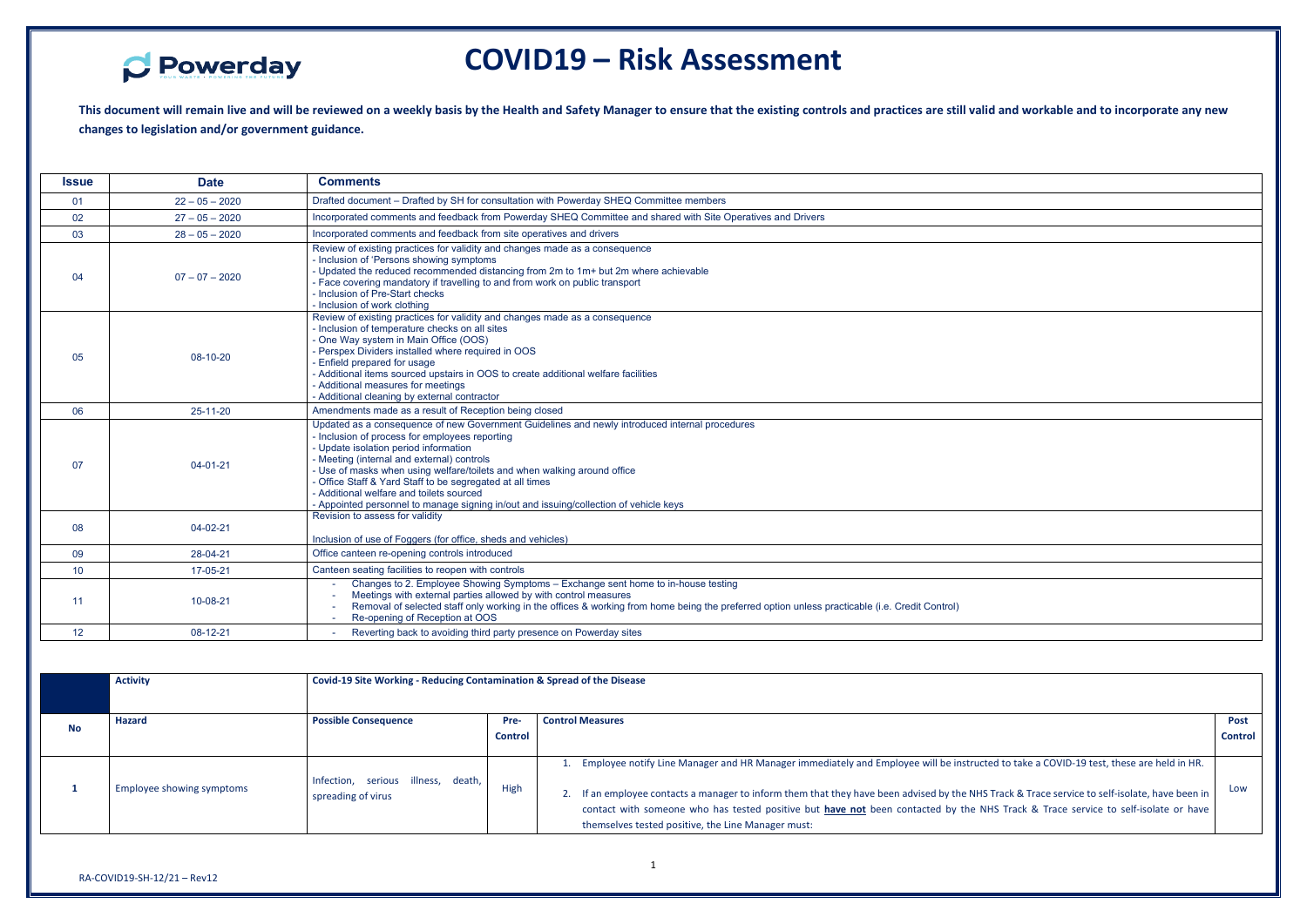|                         | Powerday                                 |                                                                           |      | <b>COVID19 - Risk Assessment</b>                                                                                                                                                                                                                                                                                                                                                                                                           |
|-------------------------|------------------------------------------|---------------------------------------------------------------------------|------|--------------------------------------------------------------------------------------------------------------------------------------------------------------------------------------------------------------------------------------------------------------------------------------------------------------------------------------------------------------------------------------------------------------------------------------------|
|                         |                                          |                                                                           |      | Ask the employee to send confirmation from the track and trace service (screen shot), if available<br>Ask them for an isolation note - this is either produced by the track and trace team or the employee completes themselves online (gov.uk)<br>Ask them for the reason they need to isolate/further details (i.e. if they haven't been contacted the NHS)                                                                              |
|                         |                                          |                                                                           |      | 3. At present the guidance surrounding isolation is as follows:                                                                                                                                                                                                                                                                                                                                                                            |
|                         |                                          |                                                                           |      | How long to self-isolate - Coronavirus (COVID-19) - NHS (www.nhs.uk)                                                                                                                                                                                                                                                                                                                                                                       |
|                         |                                          |                                                                           |      | Tested Positive - If you test positive, your self-isolation period includes the day your symptoms started (or the day you had the test, if you do not<br>have symptoms) and the next 10 full days. If you get symptoms while you're self-isolating, the 10 days restarts from the day after your symptoms<br>started.                                                                                                                      |
|                         |                                          |                                                                           |      | If someone you live with has tested positive - If someone you live with tests positive, your self-isolation period includes the day their symptoms<br>started (or the day they had the test, if they do not have symptoms) and the next 10 full days.                                                                                                                                                                                      |
|                         |                                          |                                                                           |      | You've been told to isolate by NHS Test and Trace (text, email or call app alert) - Self-isolate immediately if either:                                                                                                                                                                                                                                                                                                                    |
|                         |                                          |                                                                           |      | You get a text, email or call from NHS Test and Trace telling you to self-isolate                                                                                                                                                                                                                                                                                                                                                          |
|                         |                                          |                                                                           |      | You get an alert from the NHS COVID-19 app telling you to self-isolate                                                                                                                                                                                                                                                                                                                                                                     |
|                         |                                          |                                                                           |      | Your self-isolation period includes the day you were last in contact with the person who tested positive for COVID-19 and the next 10 full days. It's a<br>legal requirement to self-isolate if you are told to by NHS Test and Trace. You could be fined if you do not self-isolate.                                                                                                                                                      |
|                         |                                          |                                                                           |      | If someone in your support bubble tests positive - Self-isolate immediately if someone in your childcare or support bubble has tested positive and<br>either:                                                                                                                                                                                                                                                                              |
|                         |                                          |                                                                           |      | you've been in close contact with them since their symptoms started or during the 48 hours before their symptoms started                                                                                                                                                                                                                                                                                                                   |
|                         |                                          |                                                                           |      | • you've been in close contact with them since they had the test or during the 48 hours before their test (if they have not had symptoms)<br>Your self-isolation period includes the day you were last in contact with the person and the next 10 full days.                                                                                                                                                                               |
|                         |                                          |                                                                           |      | 4. Powerday will ensure that a deep clean the persons work area (office, vehicle cab and similar) is undertaken thoroughly before allowing other<br>persons to access them. A fogger* will be activated in the working area to achieve disinfection, the process will take circa 30 mins to action, on<br>completion of this the windows/doors are to be opened and a further 30 mins will be required prior to entering the area/vehicle. |
|                         |                                          |                                                                           |      | 5. Should an employee develop symptoms while not at work, they should notify their Line Manager via telephone, e-mail, text or similar as soon as<br>they believe they have the symptoms. The employee should be instructed NOT to come into work to inform their Line Manager and have a test taken<br>ASAP.                                                                                                                              |
|                         |                                          |                                                                           |      | 6. Any persons that have been confirmed as testing positive to COVID-19, will be asked by the NHS where they have been recently and who they<br>have been in close contact with. This will assist the NHS with contacting anyone who potentially may have caught the virus from you.                                                                                                                                                       |
| $\overline{2}$          | Covid-19 at risk categories              | At greater risk of significant health<br>issues if Covid-19 is contracted | High | 1. Employee's that are classified as being on the Government vulnerable list as per https://digital.nhs.uk/coronavirus/shielded-patient-list#risk-<br>criteria should remain isolated at home whilst the current Government advice remains in place.                                                                                                                                                                                       |
|                         | Spreading /passing it to someone else or |                                                                           |      | 1. Temperature checks will be undertaken for all personnel at the start of the shift (all sites)                                                                                                                                                                                                                                                                                                                                           |
| $\overline{\mathbf{3}}$ | surfaces                                 | Infection, serious illness, death                                         | High | 2. Each site / department must have an appointed COVID-19 Supervisor in place.                                                                                                                                                                                                                                                                                                                                                             |

| ailable<br>employee completes themselves online (gov.uk)                                                                      |     |
|-------------------------------------------------------------------------------------------------------------------------------|-----|
| cted the NHS)                                                                                                                 |     |
|                                                                                                                               |     |
|                                                                                                                               |     |
| ed (or the day you had the test, if you do not<br>ys restarts from the day after your symptoms                                |     |
|                                                                                                                               |     |
| tion period includes the day their symptoms                                                                                   |     |
| diately if either:                                                                                                            |     |
|                                                                                                                               |     |
|                                                                                                                               |     |
|                                                                                                                               |     |
| ive for COVID-19 and the next 10 full days. It's a<br>o not self-isolate.                                                     |     |
| care or support bubble has tested positive and                                                                                |     |
| s before their symptoms started                                                                                               |     |
| re their test (if they have not had symptoms)<br>full days.                                                                   |     |
| indertaken thoroughly before allowing other<br>process will take circa 30 mins to action, on<br>to entering the area/vehicle. |     |
| via telephone, e-mail, text or similar as soon as<br>o inform their Line Manager and have a test taken                        |     |
| vhere they have been recently and who they<br>y have caught the virus from you.                                               |     |
| al.nhs.uk/coronavirus/shielded-patient-list#risk-                                                                             | Low |
|                                                                                                                               | Low |
|                                                                                                                               |     |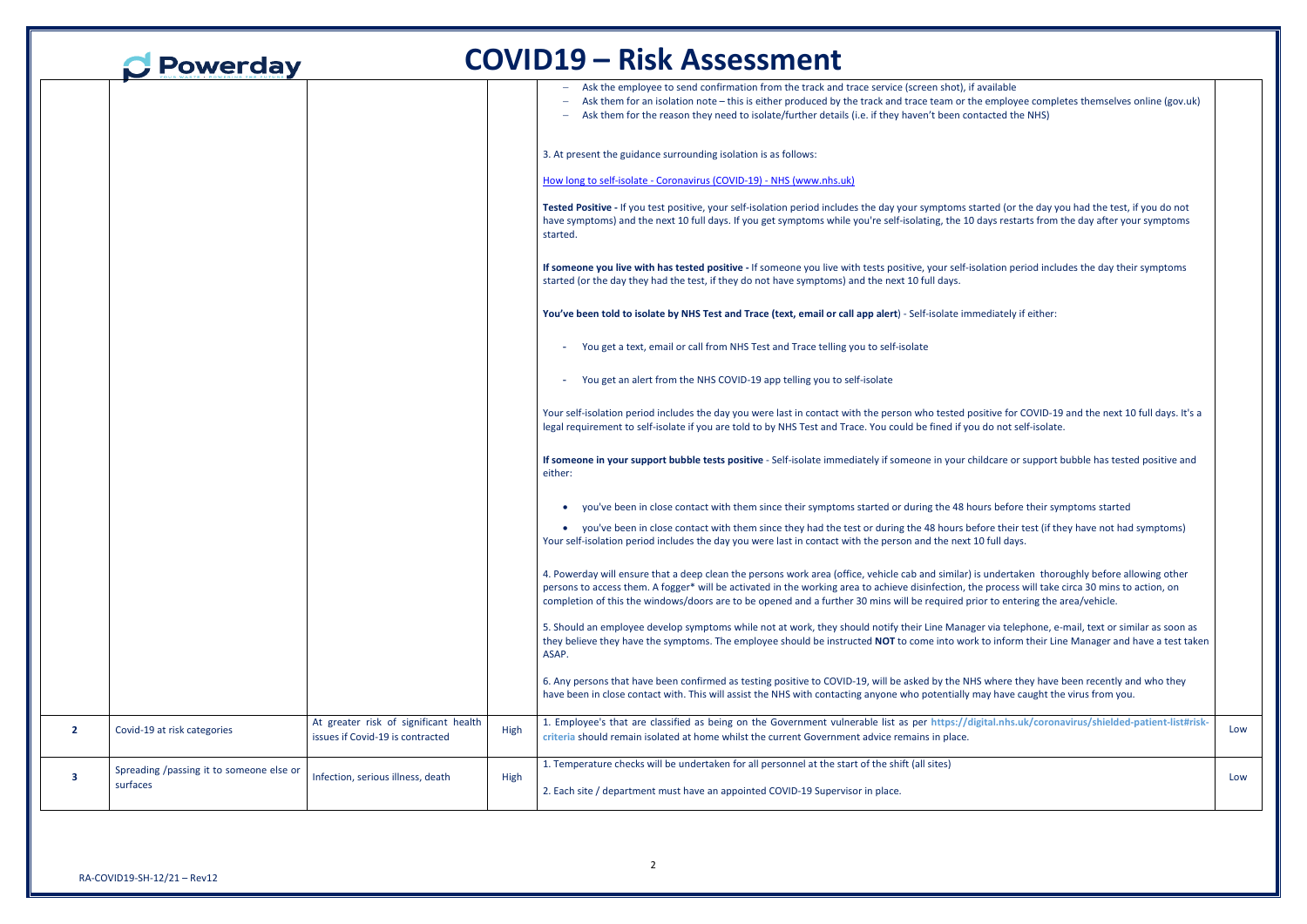| 3. Visitors and Contractors are to be informed of the expected COVID-19 rules by the invitee regarding social distancing, cleaning regimes regarding<br>welfare, vehicles & plant, and other site COVID19 controls that have been implemented. This is now only applicable to contractors undertaking<br>emergency and/or essential works and statutory bodies such as the HSE and EA.<br>4. All non-essential visitors/contractors are to be restricted and limited to controlled short durations on site.<br>5. All employees to observe social distancing with third parties (e.g. visiting drivers). If working within the cab of mobile plant, you should keep windows<br>shut when third parties in present<br>6. Follow government and Powerday guidance and it should be noted that we are in a fluid situation, so the information is updated daily.<br>7. Meetings with external parties are only permitted with control measures enforced. Well ventilated rooms (if indoors), masks worn etc.<br>9. Internal meetings will be avoided but when this is not practical, meeting rooms will be ventilated and masks worn by all attendees.<br>10. Office Staff and Yard Staff to remain separate at all times<br>11. A fogger* will be activated in the working area to achieve disinfection, the process will take circa 30 mins to action, on completion of this the<br>windows/doors are to be opened and a further 30 mins will be required prior to entering the area/vehicle.<br>1. Wherever possible, private transport should be used to maintain isolation from the public when commuting to the office / depots<br>Restrictions on maintaining 1m+ (but<br>2. If public transport cannot be avoided and in line with Government rules, face coverings must be worn for the full duration of journeys on public<br>2m where achievable) recommended<br>Medium<br>Commuting to and from site<br>Low<br>social distancing and increased risk of<br>transport<br>infection as a result<br>3. On arrival at the depot / office, employees should thoroughly wash their hands for at least 20 seconds as a method of infection control<br>1. Any employees placed in vulnerable category classification to remain in isolation whilst advised to do so by the government. If employee is living<br>with a person(s) that falls into these categories, they must make their Line Manager and HR Manager aware of this.<br>Risk to personal health reduced social<br>2. Consideration should be given as to how employees will commute to work, with the preference being focused on employees who do not have to<br><b>Employee attending work</b><br>distancing potential risk to pandemic   Medium<br>Low<br>use public transport.<br>controls<br>3. Flexible shift patterns should be adopted if possible, to reduce the risks associated with a historical rush hour commute and start times if that is<br>practical.<br>1. Signing in procedure (in the interim) will include eliminating the finger print sensor system and replaced by face recognition in our depots.<br>2. After accessing site, all employees, and visitors to thoroughly wash their hands for 20 seconds and temperatures taken<br>3. Hand sanitisers will be available in communal areas such as canteens, office entrances etc.<br>Peak periods, increased risk of social<br>4. Designated person has been appointed at each site to manage the drivers signing in and issuing of vehicle keys every morning and evening, this will<br>distancing failures, symptomatic Medium<br>-6<br>Site access-egress<br>Low<br>ensure we sufficient control and distancing.<br>employees, or visitors<br>5.All Powerday personnel will complete a Pre-Start check to confirm that they are fit to work, have not been in contact with any confirmed cases and<br>are not displaying any known signs of COVID19.<br>6. OOS Office - Entrance / Exit will be via Reception / Side Door<br>1. Ensure that all personnel maintain a clear and minimum of 1m+ (but 2m where achievable) between themselves and others. There will also be plastic<br>Distancing (Maintaining 1m<br>Social<br>screens installed between desks to aid further protection<br>Infection, serious illness, or death<br>High<br>7<br>Low<br>between individuals)<br>2. Staggered breaks to be held to minimise social contact when in the canteen, welfare & changing rooms. |  | Powerday |  | <b>COVID19 - Risk Assessment</b> |  |
|----------------------------------------------------------------------------------------------------------------------------------------------------------------------------------------------------------------------------------------------------------------------------------------------------------------------------------------------------------------------------------------------------------------------------------------------------------------------------------------------------------------------------------------------------------------------------------------------------------------------------------------------------------------------------------------------------------------------------------------------------------------------------------------------------------------------------------------------------------------------------------------------------------------------------------------------------------------------------------------------------------------------------------------------------------------------------------------------------------------------------------------------------------------------------------------------------------------------------------------------------------------------------------------------------------------------------------------------------------------------------------------------------------------------------------------------------------------------------------------------------------------------------------------------------------------------------------------------------------------------------------------------------------------------------------------------------------------------------------------------------------------------------------------------------------------------------------------------------------------------------------------------------------------------------------------------------------------------------------------------------------------------------------------------------------------------------------------------------------------------------------------------------------------------------------------------------------------------------------------------------------------------------------------------------------------------------------------------------------------------------------------------------------------------------------------------------------------------------------------------------------------------------------------------------------------------------------------------------------------------------------------------------------------------------------------------------------------------------------------------------------------------------------------------------------------------------------------------------------------------------------------------------------------------------------------------------------------------------------------------------------------------------------------------------------------------------------------------------------------------------------------------------------------------------------------------------------------------------------------------------------------------------------------------------------------------------------------------------------------------------------------------------------------------------------------------------------------------------------------------------------------------------------------------------------------------------------------------------------------------------------------------------------------------------------------------------------------------------------------------------------------------------------------------------------------------------------------------------------------------------------------------------------------------------------------------------------------------------------------------------------------------------------------------------------------------------------------------------------------------------------------------------------------------------------------------------------------------------------------------------------------------------------------------------------------------------------------------------------------------------------------------------------------------------------|--|----------|--|----------------------------------|--|
|                                                                                                                                                                                                                                                                                                                                                                                                                                                                                                                                                                                                                                                                                                                                                                                                                                                                                                                                                                                                                                                                                                                                                                                                                                                                                                                                                                                                                                                                                                                                                                                                                                                                                                                                                                                                                                                                                                                                                                                                                                                                                                                                                                                                                                                                                                                                                                                                                                                                                                                                                                                                                                                                                                                                                                                                                                                                                                                                                                                                                                                                                                                                                                                                                                                                                                                                                                                                                                                                                                                                                                                                                                                                                                                                                                                                                                                                                                                                                                                                                                                                                                                                                                                                                                                                                                                                                                                                                                  |  |          |  |                                  |  |
|                                                                                                                                                                                                                                                                                                                                                                                                                                                                                                                                                                                                                                                                                                                                                                                                                                                                                                                                                                                                                                                                                                                                                                                                                                                                                                                                                                                                                                                                                                                                                                                                                                                                                                                                                                                                                                                                                                                                                                                                                                                                                                                                                                                                                                                                                                                                                                                                                                                                                                                                                                                                                                                                                                                                                                                                                                                                                                                                                                                                                                                                                                                                                                                                                                                                                                                                                                                                                                                                                                                                                                                                                                                                                                                                                                                                                                                                                                                                                                                                                                                                                                                                                                                                                                                                                                                                                                                                                                  |  |          |  |                                  |  |
|                                                                                                                                                                                                                                                                                                                                                                                                                                                                                                                                                                                                                                                                                                                                                                                                                                                                                                                                                                                                                                                                                                                                                                                                                                                                                                                                                                                                                                                                                                                                                                                                                                                                                                                                                                                                                                                                                                                                                                                                                                                                                                                                                                                                                                                                                                                                                                                                                                                                                                                                                                                                                                                                                                                                                                                                                                                                                                                                                                                                                                                                                                                                                                                                                                                                                                                                                                                                                                                                                                                                                                                                                                                                                                                                                                                                                                                                                                                                                                                                                                                                                                                                                                                                                                                                                                                                                                                                                                  |  |          |  |                                  |  |
|                                                                                                                                                                                                                                                                                                                                                                                                                                                                                                                                                                                                                                                                                                                                                                                                                                                                                                                                                                                                                                                                                                                                                                                                                                                                                                                                                                                                                                                                                                                                                                                                                                                                                                                                                                                                                                                                                                                                                                                                                                                                                                                                                                                                                                                                                                                                                                                                                                                                                                                                                                                                                                                                                                                                                                                                                                                                                                                                                                                                                                                                                                                                                                                                                                                                                                                                                                                                                                                                                                                                                                                                                                                                                                                                                                                                                                                                                                                                                                                                                                                                                                                                                                                                                                                                                                                                                                                                                                  |  |          |  |                                  |  |
|                                                                                                                                                                                                                                                                                                                                                                                                                                                                                                                                                                                                                                                                                                                                                                                                                                                                                                                                                                                                                                                                                                                                                                                                                                                                                                                                                                                                                                                                                                                                                                                                                                                                                                                                                                                                                                                                                                                                                                                                                                                                                                                                                                                                                                                                                                                                                                                                                                                                                                                                                                                                                                                                                                                                                                                                                                                                                                                                                                                                                                                                                                                                                                                                                                                                                                                                                                                                                                                                                                                                                                                                                                                                                                                                                                                                                                                                                                                                                                                                                                                                                                                                                                                                                                                                                                                                                                                                                                  |  |          |  |                                  |  |
|                                                                                                                                                                                                                                                                                                                                                                                                                                                                                                                                                                                                                                                                                                                                                                                                                                                                                                                                                                                                                                                                                                                                                                                                                                                                                                                                                                                                                                                                                                                                                                                                                                                                                                                                                                                                                                                                                                                                                                                                                                                                                                                                                                                                                                                                                                                                                                                                                                                                                                                                                                                                                                                                                                                                                                                                                                                                                                                                                                                                                                                                                                                                                                                                                                                                                                                                                                                                                                                                                                                                                                                                                                                                                                                                                                                                                                                                                                                                                                                                                                                                                                                                                                                                                                                                                                                                                                                                                                  |  |          |  |                                  |  |
|                                                                                                                                                                                                                                                                                                                                                                                                                                                                                                                                                                                                                                                                                                                                                                                                                                                                                                                                                                                                                                                                                                                                                                                                                                                                                                                                                                                                                                                                                                                                                                                                                                                                                                                                                                                                                                                                                                                                                                                                                                                                                                                                                                                                                                                                                                                                                                                                                                                                                                                                                                                                                                                                                                                                                                                                                                                                                                                                                                                                                                                                                                                                                                                                                                                                                                                                                                                                                                                                                                                                                                                                                                                                                                                                                                                                                                                                                                                                                                                                                                                                                                                                                                                                                                                                                                                                                                                                                                  |  |          |  |                                  |  |
|                                                                                                                                                                                                                                                                                                                                                                                                                                                                                                                                                                                                                                                                                                                                                                                                                                                                                                                                                                                                                                                                                                                                                                                                                                                                                                                                                                                                                                                                                                                                                                                                                                                                                                                                                                                                                                                                                                                                                                                                                                                                                                                                                                                                                                                                                                                                                                                                                                                                                                                                                                                                                                                                                                                                                                                                                                                                                                                                                                                                                                                                                                                                                                                                                                                                                                                                                                                                                                                                                                                                                                                                                                                                                                                                                                                                                                                                                                                                                                                                                                                                                                                                                                                                                                                                                                                                                                                                                                  |  |          |  |                                  |  |
|                                                                                                                                                                                                                                                                                                                                                                                                                                                                                                                                                                                                                                                                                                                                                                                                                                                                                                                                                                                                                                                                                                                                                                                                                                                                                                                                                                                                                                                                                                                                                                                                                                                                                                                                                                                                                                                                                                                                                                                                                                                                                                                                                                                                                                                                                                                                                                                                                                                                                                                                                                                                                                                                                                                                                                                                                                                                                                                                                                                                                                                                                                                                                                                                                                                                                                                                                                                                                                                                                                                                                                                                                                                                                                                                                                                                                                                                                                                                                                                                                                                                                                                                                                                                                                                                                                                                                                                                                                  |  |          |  |                                  |  |
|                                                                                                                                                                                                                                                                                                                                                                                                                                                                                                                                                                                                                                                                                                                                                                                                                                                                                                                                                                                                                                                                                                                                                                                                                                                                                                                                                                                                                                                                                                                                                                                                                                                                                                                                                                                                                                                                                                                                                                                                                                                                                                                                                                                                                                                                                                                                                                                                                                                                                                                                                                                                                                                                                                                                                                                                                                                                                                                                                                                                                                                                                                                                                                                                                                                                                                                                                                                                                                                                                                                                                                                                                                                                                                                                                                                                                                                                                                                                                                                                                                                                                                                                                                                                                                                                                                                                                                                                                                  |  |          |  |                                  |  |
|                                                                                                                                                                                                                                                                                                                                                                                                                                                                                                                                                                                                                                                                                                                                                                                                                                                                                                                                                                                                                                                                                                                                                                                                                                                                                                                                                                                                                                                                                                                                                                                                                                                                                                                                                                                                                                                                                                                                                                                                                                                                                                                                                                                                                                                                                                                                                                                                                                                                                                                                                                                                                                                                                                                                                                                                                                                                                                                                                                                                                                                                                                                                                                                                                                                                                                                                                                                                                                                                                                                                                                                                                                                                                                                                                                                                                                                                                                                                                                                                                                                                                                                                                                                                                                                                                                                                                                                                                                  |  |          |  |                                  |  |
|                                                                                                                                                                                                                                                                                                                                                                                                                                                                                                                                                                                                                                                                                                                                                                                                                                                                                                                                                                                                                                                                                                                                                                                                                                                                                                                                                                                                                                                                                                                                                                                                                                                                                                                                                                                                                                                                                                                                                                                                                                                                                                                                                                                                                                                                                                                                                                                                                                                                                                                                                                                                                                                                                                                                                                                                                                                                                                                                                                                                                                                                                                                                                                                                                                                                                                                                                                                                                                                                                                                                                                                                                                                                                                                                                                                                                                                                                                                                                                                                                                                                                                                                                                                                                                                                                                                                                                                                                                  |  |          |  |                                  |  |
|                                                                                                                                                                                                                                                                                                                                                                                                                                                                                                                                                                                                                                                                                                                                                                                                                                                                                                                                                                                                                                                                                                                                                                                                                                                                                                                                                                                                                                                                                                                                                                                                                                                                                                                                                                                                                                                                                                                                                                                                                                                                                                                                                                                                                                                                                                                                                                                                                                                                                                                                                                                                                                                                                                                                                                                                                                                                                                                                                                                                                                                                                                                                                                                                                                                                                                                                                                                                                                                                                                                                                                                                                                                                                                                                                                                                                                                                                                                                                                                                                                                                                                                                                                                                                                                                                                                                                                                                                                  |  |          |  |                                  |  |
|                                                                                                                                                                                                                                                                                                                                                                                                                                                                                                                                                                                                                                                                                                                                                                                                                                                                                                                                                                                                                                                                                                                                                                                                                                                                                                                                                                                                                                                                                                                                                                                                                                                                                                                                                                                                                                                                                                                                                                                                                                                                                                                                                                                                                                                                                                                                                                                                                                                                                                                                                                                                                                                                                                                                                                                                                                                                                                                                                                                                                                                                                                                                                                                                                                                                                                                                                                                                                                                                                                                                                                                                                                                                                                                                                                                                                                                                                                                                                                                                                                                                                                                                                                                                                                                                                                                                                                                                                                  |  |          |  |                                  |  |
|                                                                                                                                                                                                                                                                                                                                                                                                                                                                                                                                                                                                                                                                                                                                                                                                                                                                                                                                                                                                                                                                                                                                                                                                                                                                                                                                                                                                                                                                                                                                                                                                                                                                                                                                                                                                                                                                                                                                                                                                                                                                                                                                                                                                                                                                                                                                                                                                                                                                                                                                                                                                                                                                                                                                                                                                                                                                                                                                                                                                                                                                                                                                                                                                                                                                                                                                                                                                                                                                                                                                                                                                                                                                                                                                                                                                                                                                                                                                                                                                                                                                                                                                                                                                                                                                                                                                                                                                                                  |  |          |  |                                  |  |
|                                                                                                                                                                                                                                                                                                                                                                                                                                                                                                                                                                                                                                                                                                                                                                                                                                                                                                                                                                                                                                                                                                                                                                                                                                                                                                                                                                                                                                                                                                                                                                                                                                                                                                                                                                                                                                                                                                                                                                                                                                                                                                                                                                                                                                                                                                                                                                                                                                                                                                                                                                                                                                                                                                                                                                                                                                                                                                                                                                                                                                                                                                                                                                                                                                                                                                                                                                                                                                                                                                                                                                                                                                                                                                                                                                                                                                                                                                                                                                                                                                                                                                                                                                                                                                                                                                                                                                                                                                  |  |          |  |                                  |  |
|                                                                                                                                                                                                                                                                                                                                                                                                                                                                                                                                                                                                                                                                                                                                                                                                                                                                                                                                                                                                                                                                                                                                                                                                                                                                                                                                                                                                                                                                                                                                                                                                                                                                                                                                                                                                                                                                                                                                                                                                                                                                                                                                                                                                                                                                                                                                                                                                                                                                                                                                                                                                                                                                                                                                                                                                                                                                                                                                                                                                                                                                                                                                                                                                                                                                                                                                                                                                                                                                                                                                                                                                                                                                                                                                                                                                                                                                                                                                                                                                                                                                                                                                                                                                                                                                                                                                                                                                                                  |  |          |  |                                  |  |
|                                                                                                                                                                                                                                                                                                                                                                                                                                                                                                                                                                                                                                                                                                                                                                                                                                                                                                                                                                                                                                                                                                                                                                                                                                                                                                                                                                                                                                                                                                                                                                                                                                                                                                                                                                                                                                                                                                                                                                                                                                                                                                                                                                                                                                                                                                                                                                                                                                                                                                                                                                                                                                                                                                                                                                                                                                                                                                                                                                                                                                                                                                                                                                                                                                                                                                                                                                                                                                                                                                                                                                                                                                                                                                                                                                                                                                                                                                                                                                                                                                                                                                                                                                                                                                                                                                                                                                                                                                  |  |          |  |                                  |  |
|                                                                                                                                                                                                                                                                                                                                                                                                                                                                                                                                                                                                                                                                                                                                                                                                                                                                                                                                                                                                                                                                                                                                                                                                                                                                                                                                                                                                                                                                                                                                                                                                                                                                                                                                                                                                                                                                                                                                                                                                                                                                                                                                                                                                                                                                                                                                                                                                                                                                                                                                                                                                                                                                                                                                                                                                                                                                                                                                                                                                                                                                                                                                                                                                                                                                                                                                                                                                                                                                                                                                                                                                                                                                                                                                                                                                                                                                                                                                                                                                                                                                                                                                                                                                                                                                                                                                                                                                                                  |  |          |  |                                  |  |
|                                                                                                                                                                                                                                                                                                                                                                                                                                                                                                                                                                                                                                                                                                                                                                                                                                                                                                                                                                                                                                                                                                                                                                                                                                                                                                                                                                                                                                                                                                                                                                                                                                                                                                                                                                                                                                                                                                                                                                                                                                                                                                                                                                                                                                                                                                                                                                                                                                                                                                                                                                                                                                                                                                                                                                                                                                                                                                                                                                                                                                                                                                                                                                                                                                                                                                                                                                                                                                                                                                                                                                                                                                                                                                                                                                                                                                                                                                                                                                                                                                                                                                                                                                                                                                                                                                                                                                                                                                  |  |          |  |                                  |  |
|                                                                                                                                                                                                                                                                                                                                                                                                                                                                                                                                                                                                                                                                                                                                                                                                                                                                                                                                                                                                                                                                                                                                                                                                                                                                                                                                                                                                                                                                                                                                                                                                                                                                                                                                                                                                                                                                                                                                                                                                                                                                                                                                                                                                                                                                                                                                                                                                                                                                                                                                                                                                                                                                                                                                                                                                                                                                                                                                                                                                                                                                                                                                                                                                                                                                                                                                                                                                                                                                                                                                                                                                                                                                                                                                                                                                                                                                                                                                                                                                                                                                                                                                                                                                                                                                                                                                                                                                                                  |  |          |  |                                  |  |
|                                                                                                                                                                                                                                                                                                                                                                                                                                                                                                                                                                                                                                                                                                                                                                                                                                                                                                                                                                                                                                                                                                                                                                                                                                                                                                                                                                                                                                                                                                                                                                                                                                                                                                                                                                                                                                                                                                                                                                                                                                                                                                                                                                                                                                                                                                                                                                                                                                                                                                                                                                                                                                                                                                                                                                                                                                                                                                                                                                                                                                                                                                                                                                                                                                                                                                                                                                                                                                                                                                                                                                                                                                                                                                                                                                                                                                                                                                                                                                                                                                                                                                                                                                                                                                                                                                                                                                                                                                  |  |          |  |                                  |  |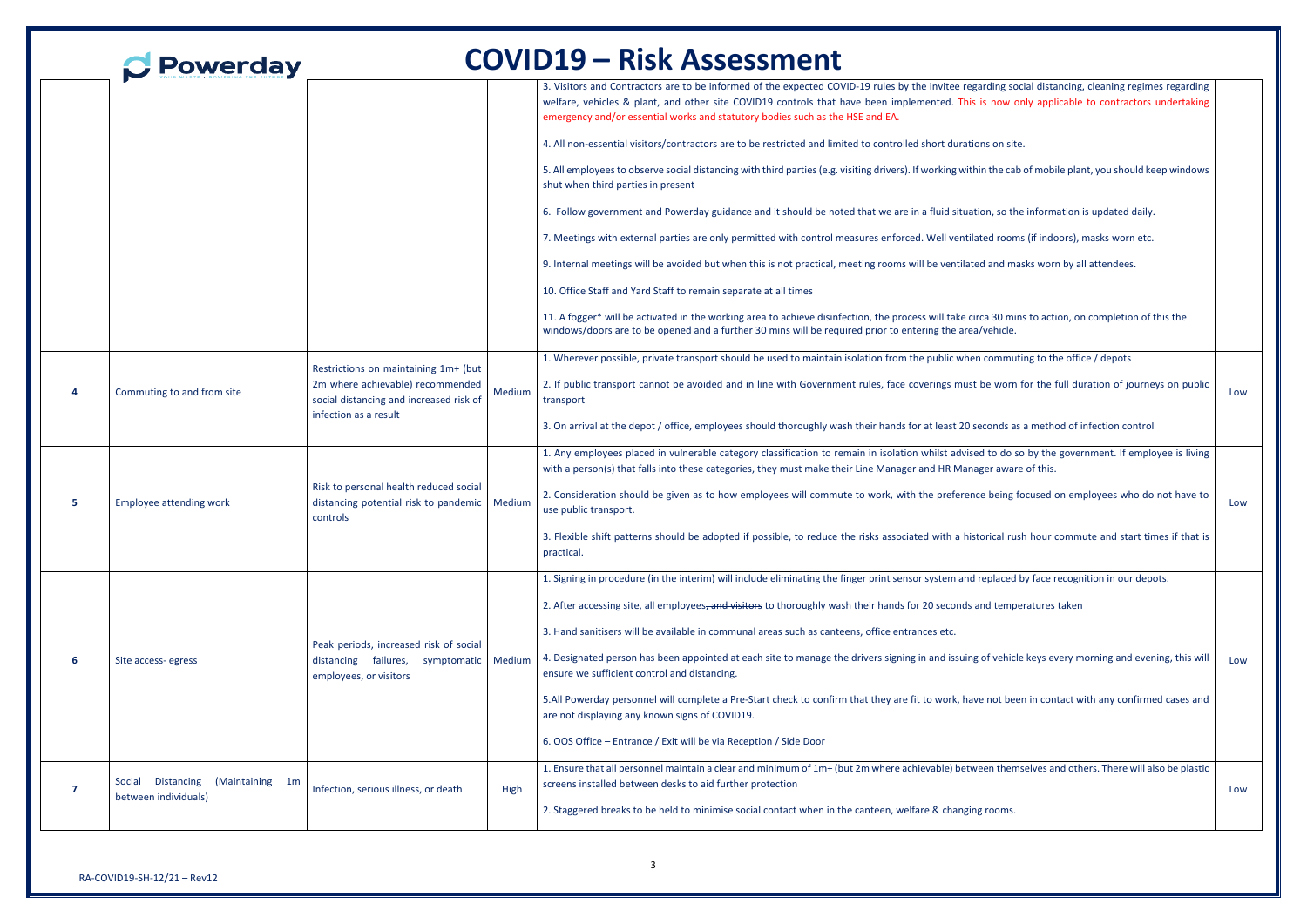|    | <b>Powerday</b>              |                                                                                                        | <b>COVID19 - Risk Assessment</b>                                                                                                                                                                                                                                                       |     |
|----|------------------------------|--------------------------------------------------------------------------------------------------------|----------------------------------------------------------------------------------------------------------------------------------------------------------------------------------------------------------------------------------------------------------------------------------------|-----|
|    |                              |                                                                                                        | 3. Any briefings that are required should be delivered in open air where practical. When weather is an issue, conduct briefings in smaller groups or<br>under external shelter.                                                                                                        |     |
|    |                              |                                                                                                        | 4. Meetings should be avoided in favour of technology (e.g. Microsoft Teams, Skype, Zoom). Where they cannot be avoided, meetings should be<br>conducted in small groups to maintain social distancing.                                                                                |     |
|    |                              |                                                                                                        | 5. If the meetings cannot be avoided, the host must ensure that visitors wear a face covering when walking through communal areas (stairs, open<br>office etc.) until they arrive at the designated meeting room.                                                                      |     |
|    |                              |                                                                                                        | 6. Quantity of chairs to be removed from meeting rooms to avoid temptation to exceed limit of people present                                                                                                                                                                           |     |
|    |                              |                                                                                                        | 7. To protect key internal operations, Perspex dividers to be installed in the Customer Services and Transport departments                                                                                                                                                             |     |
|    |                              |                                                                                                        | 1. In areas where social distancing is not possible such as storerooms these should be restricted to single use.                                                                                                                                                                       |     |
|    |                              |                                                                                                        | 2. Quarantined workstations to be clearly identified and marked                                                                                                                                                                                                                        |     |
| -8 | Site Office capacity         | High density site office occupation<br>increased risk of contraction of Covid-<br>Medium               | 3. Meeting rooms to be assessed and 1m+ (but 2m where achievable) social distance points to be defined                                                                                                                                                                                 | Low |
|    |                              | 19                                                                                                     | 4. Seating in canteens will re-open on the provision that breaks are staggered and managed by Line Managers, restricted persons in canteen at any<br>one time (not to exceed 6) and staff will not sit more than 2 to any one table.                                                   |     |
|    |                              |                                                                                                        | 5. Enfield has been set up and is ready to facilitate office staff if and when required                                                                                                                                                                                                |     |
|    |                              | Surface transfer throughout the                                                                        | 1. Provide hand sanitisers at all high contact point (office entrances, canteens etc.)                                                                                                                                                                                                 |     |
| -9 | High contact areas           | office, door entry and egress, tea &   Medium<br>coffee points, rest area                              | 2. For Old Oak Sidings and Enfield offices (when multi occupied) all personnel must undertake regular cleaning throughout their shifts with antibacterial<br>cleaning products provided                                                                                                | Low |
|    |                              |                                                                                                        | 1. All vehicles and plant are to be cleaning thoroughly daily to minimise the risk of infection and cross contamination of COVID-19.                                                                                                                                                   |     |
| 10 | <b>Vehicles &amp; Plant</b>  | Infection, serious illness, or death                                                                   | 2. The principle of single occupancy applies to vehicles and plant. Where this cannot be achieved the item of plant / vehicle must be cleaned by the<br>Medium   previous operator / driver prior to handing over or locking up and again when the next user starts their usage/shift. | Low |
|    |                              |                                                                                                        | 3. When a vehicle has to be used to transport workers (i.e. Minibus to Enfield) the occupants must maintain a maximum distance between each other<br>(i.e. sit as far away from each other as possible) on the diagonal of the driver.                                                 |     |
|    |                              | Risk of contamination of surfaces in                                                                   | 1. To reduce the risk of infection, regular cleaning of contact points, rest areas and toilets need to be undertaken                                                                                                                                                                   |     |
| 11 | Cleaning - infection control | Medium<br>high use areas and across the office                                                         | 2. A disinfectant cleaner to be used throughout the office and available at high use areas, staff to be trained in its use and COSHH assessment to be in<br>place                                                                                                                      | Low |
|    |                              |                                                                                                        | 1. Cleaning products to be available in the area to wipe down surfaces and equipment before and after use.                                                                                                                                                                             |     |
|    |                              | High use area - higher risk of social<br>and Medium<br>distancing<br>breaches<br>contaminated surfaces | 2. If tables and chairs within the area are used these too should be wiped down before and after use                                                                                                                                                                                   |     |
|    | Canteen                      |                                                                                                        | 3. Social distancing should remain at all times in canteen areas                                                                                                                                                                                                                       |     |
| 12 |                              |                                                                                                        | 4. Staggered breaks should be introduced minimise occupancy, especially during 'peak' times.                                                                                                                                                                                           | Low |
|    |                              |                                                                                                        | 5. It is encouraged that you provide your own cutlery, cups and plates for your use                                                                                                                                                                                                    |     |
|    |                              |                                                                                                        | 6. COVID-19 Supervisors to ensure the welfare meets the required standard.                                                                                                                                                                                                             |     |
|    |                              |                                                                                                        |                                                                                                                                                                                                                                                                                        |     |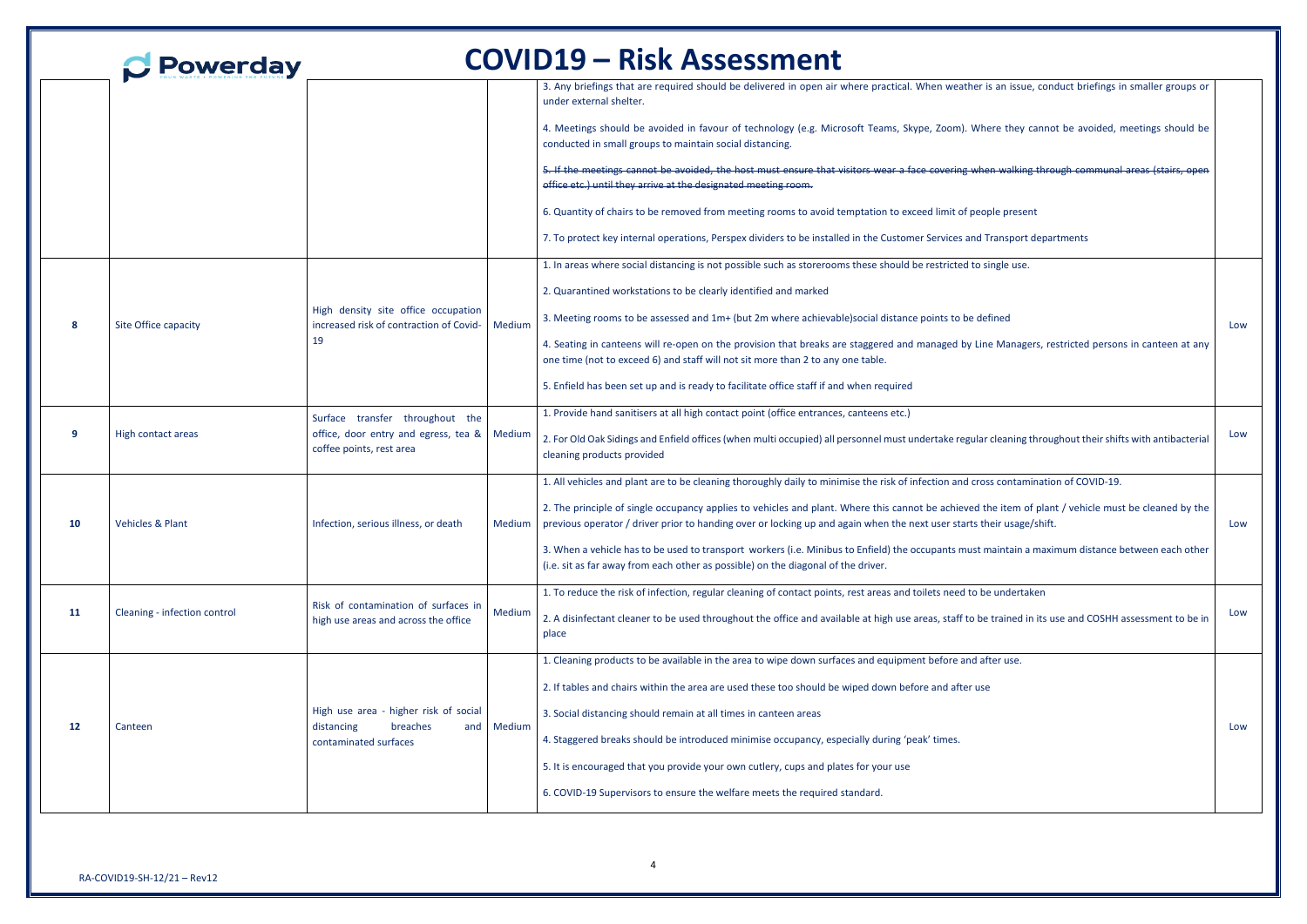|           | <b>Powerday</b>             |                                                                                                                         |        | <b>COVID19 – Risk Assessment</b>                                                                                                                                                                                                                                                                                                                                                                                                                                                                                                                                                                                                |     |
|-----------|-----------------------------|-------------------------------------------------------------------------------------------------------------------------|--------|---------------------------------------------------------------------------------------------------------------------------------------------------------------------------------------------------------------------------------------------------------------------------------------------------------------------------------------------------------------------------------------------------------------------------------------------------------------------------------------------------------------------------------------------------------------------------------------------------------------------------------|-----|
| -13       | Food and beverages hygiene  | infection from<br><b>Risk</b><br>of<br><b>Cross</b><br>contaminated food items in fridge or   Medium<br>store cupboards |        | 1. Staff and operatives, where possible, should bring their lunch into the office in containers that can be removed at the end of the day.<br>2. Only essential items to be stored in the fridge. All items in containers to be wiped down with disinfectant before the items is stored in the fridge or<br>after use and replaced in the fridge. Limit food storage in fridge to lunches brought in from home and milk.<br>3. Staff and operatives should wash hands after replacing items in the fridge                                                                                                                       | Low |
| -14       | Welfare                     | Risk of infection from contaminated<br>surface, reduced social distancing                                               | Medium | 1. Instructions for all employees to wash hands after use of facilities and wipe down surfaces.<br>2. Social distancing markers to be used where applicable.<br>3. Hygiene signage to be placed within toilet areas<br>4. Additional toilets blocks sourced for OOS yard<br>5. Portable welfare unit sourced to support existing welfare areas in OOS<br>7. Designated toilets for office staff in each individual area (SHJ Email - 04/01/21)                                                                                                                                                                                  | Low |
| -15       | First aid                   | Risk of cross infection                                                                                                 | Medium | 1. First aiders should be provided with the following PPE in case they have to administer first aid, gown, glasses, face mask, surgical gloves<br>2. If CPR is required, the person's mouth must be covered before CPR, Hands-Only CPR is to be performed whilst waiting on emergency services. CPR<br>can be carried out in conjunction with a defibrillator if available.<br>3. First Aiders to remove PPE and wash hands and to dispose of it as clinical waste.<br>4. First Aider will control and distribute plasters and medical wipes from the first aid kit to ensure control and hygiene of the on-site first aid kit. | Low |
| <b>16</b> | <b>Emergency procedures</b> | Social distancing procedures                                                                                            | Medium | 1. Whilst social guidance distancing rules apply, it would assist in keeping the planned statutory Fire drills to the minimum of once every 6 months.<br>2. During a planned drill, social distancing wherever possible should be maintained at the local muster points.<br>3. The need to maintain social distancing should not override emergency procedures                                                                                                                                                                                                                                                                  | Low |
| 17        | <b>Deliveries</b>           | Maintaining social distancing and<br>integrity of access/egress and escape   Medium<br>routes                           |        | 1. Powerday will provide instruction to all external drivers to remain in their vehicles observing separation distances and utilise non-contact methods<br>of documenting deliveries.                                                                                                                                                                                                                                                                                                                                                                                                                                           | Low |
| 18        | <b>Stress and wellbeing</b> | Mental health wellbeing, feelings of<br>isolation, concerns over pandemic                                               | Medium | 1. Regular communication of mental health information<br>2. Open-door policy for those who need additional support.                                                                                                                                                                                                                                                                                                                                                                                                                                                                                                             | Low |
| 19        | <b>Occupational Hazards</b> | Skin exposure, dermatitis, additional<br>use of hand sanitisers, washing                                                | Medium | 1. Cleaning products and detergents suitable for use to be supplied by Powerday and used by all staff in their respective work and rest areas<br>2. COSHH Risk Assessments to be available                                                                                                                                                                                                                                                                                                                                                                                                                                      | Low |
| 20        | <b>Work Clothing</b>        | Contracting virus via clothing that has<br>come into contact with an unwell<br>person                                   | High   | 1. Wash items in accordance with the manufacturer's instructions. Use the warmest water setting and dry items completely. Dirty laundry that has<br>been in contact with an unwell person can be washed with other people's items.<br>2. Do not shake dirty laundry, this minimises the possibility of dispersing virus through the air. Clean and disinfect anything used for transporting<br>laundry with your usual products, in line with the cleaning guidance above.                                                                                                                                                      | Low |